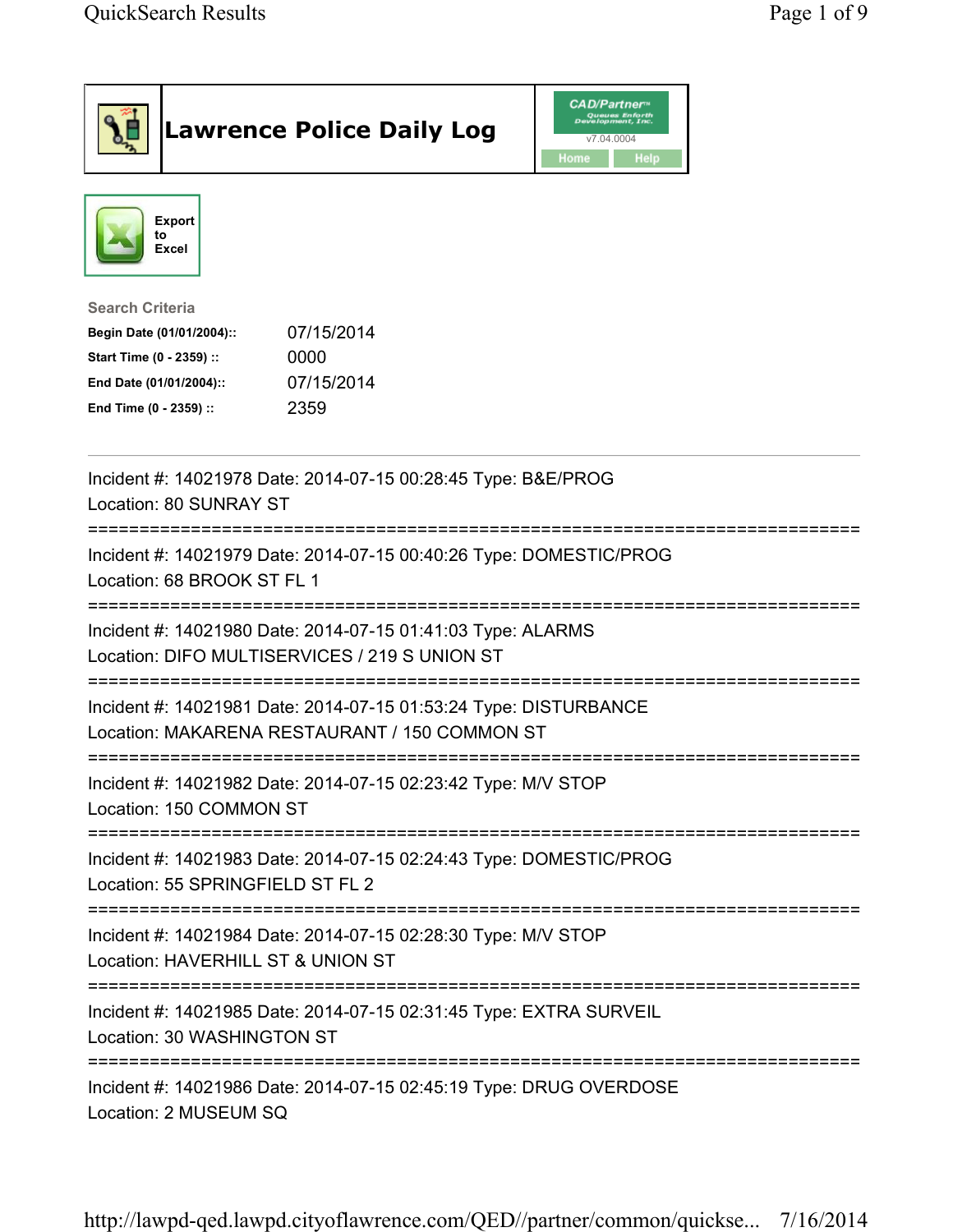=========================================================================== Incident #: 14021987 Date: 2014-07-15 03:01:09 Type: ALARMS Location: DON PEDROS / 118 S UNION ST =========================================================================== Incident #: 14021988 Date: 2014-07-15 03:02:32 Type: SUS PERS/MV Location: J & B'S LOUNGE / 169 S UNION ST =========================================================================== Incident #: 14021989 Date: 2014-07-15 03:29:07 Type: M/V STOP Location: FRANKLIN ST & LOWELL ST =========================================================================== Incident #: 14021990 Date: 2014-07-15 04:09:50 Type: EXTRA SURVEIL Location: 29 SPRINGFIELD ST =========================================================================== Incident #: 14021991 Date: 2014-07-15 04:17:28 Type: AUTO ACC/UNK PI Location: 200 WALNUT ST =========================================================================== Incident #: 14021992 Date: 2014-07-15 04:34:28 Type: SUS PERS/MV Location: HESS GAS / 615 BROADWAY =========================================================================== Incident #: 14021993 Date: 2014-07-15 04:46:02 Type: SUS PERS/MV Location: BASSWOOD ST & HEMLOCK ST =========================================================================== Incident #: 14021994 Date: 2014-07-15 04:50:39 Type: ALARMS Location: SMILES DENTAL CENTER / 343 ESSEX ST =========================================================================== Incident #: 14021995 Date: 2014-07-15 05:01:15 Type: SUS PERS/MV Location: E HAVERHILL ST & MARSTON ST =========================================================================== Incident #: 14021996 Date: 2014-07-15 05:12:51 Type: RECOV/STOL/MV Location: FITZ ST & LAWRENCE ST =========================================================================== Incident #: 14021997 Date: 2014-07-15 05:21:45 Type: B&E/MV/PROG Location: 19 WINTER ST =========================================================================== Incident #: 14021998 Date: 2014-07-15 06:07:14 Type: B&E/MV/PAST Location: 178 WALNUT ST =========================================================================== Incident #: 14021999 Date: 2014-07-15 06:39:10 Type: ALARMS Location: L & R MARKET ST / 486 HOWARD ST =========================================================================== Incident #: 14022000 Date: 2014-07-15 07:37:35 Type: M/V STOP Location: MILL ST AND CANAL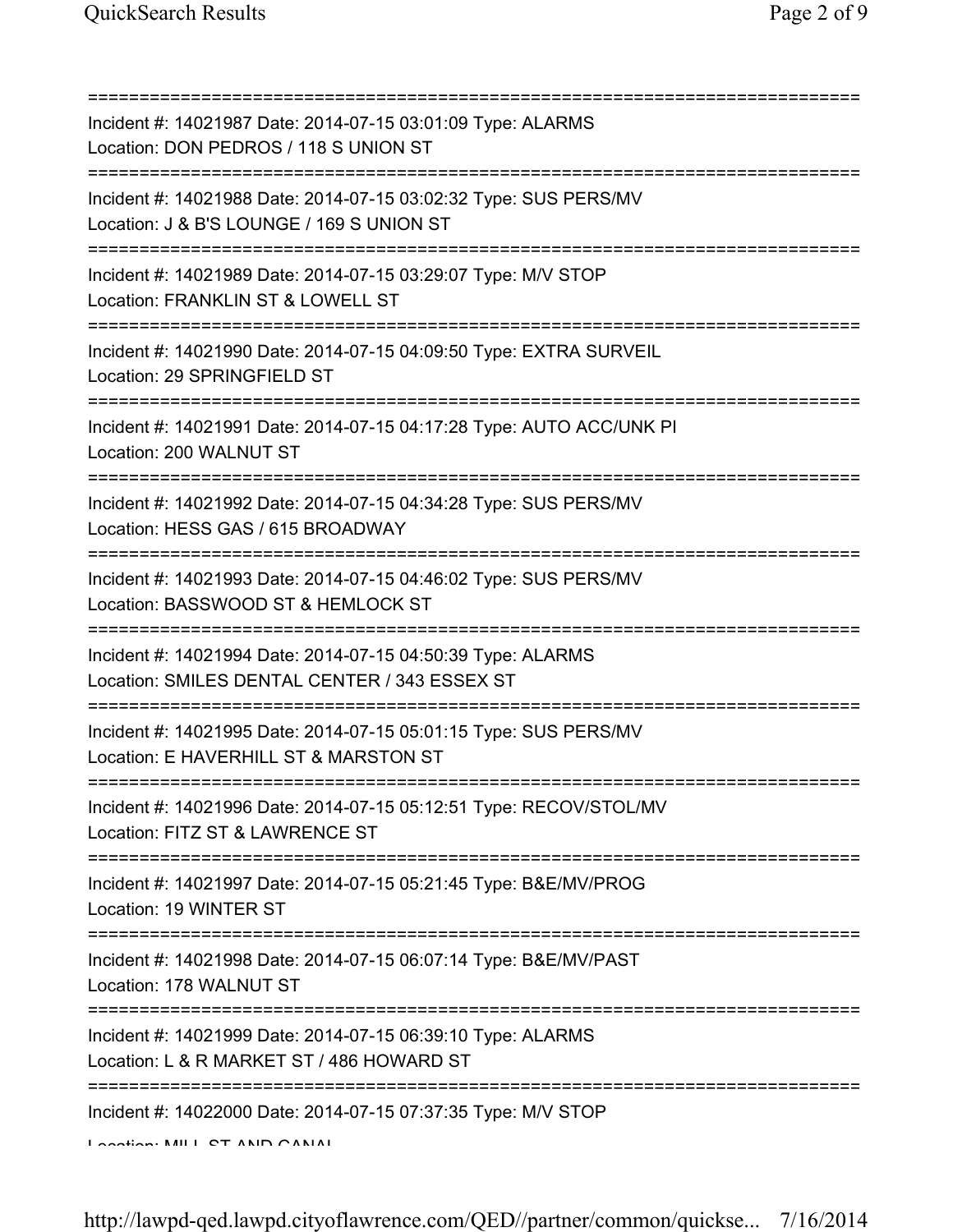| Incident #: 14022001 Date: 2014-07-15 07:38:36 Type: MV/BLOCKING<br>Location: 88 MARGIN ST                                                 |
|--------------------------------------------------------------------------------------------------------------------------------------------|
| Incident #: 14022002 Date: 2014-07-15 08:17:27 Type: HIT & RUN M/V<br>Location: 42 BODWELL ST<br>====================                      |
| Incident #: 14022003 Date: 2014-07-15 08:27:15 Type: MEDIC SUPPORT<br>Location: 16 BEACON ST #17<br>====================================== |
| Incident #: 14022004 Date: 2014-07-15 08:35:20 Type: STOL/MV/PAS<br>Location: 80 MARGIN ST<br>====================================         |
| Incident #: 14022005 Date: 2014-07-15 08:47:58 Type: SUICIDE ATTEMPT<br>Location: 68 NEWBURY ST FL 2                                       |
| Incident #: 14022006 Date: 2014-07-15 09:18:21 Type: ANIMAL COMPL<br>Location: 16 AVON ST                                                  |
| Incident #: 14022007 Date: 2014-07-15 09:52:32 Type: RECOV/STOL/MV<br>Location: 6 KENT ST                                                  |
| Incident #: 14022008 Date: 2014-07-15 09:59:15 Type: M/V STOP<br>Location: ESSEX ST & UNION ST                                             |
| Incident #: 14022009 Date: 2014-07-15 10:17:16 Type: KEEP PEACE<br>Location: 137 BENNINGTON ST                                             |
| Incident #: 14022010 Date: 2014-07-15 10:29:13 Type: AUTO ACC/NO PI<br>Location: 37 SALEM ST                                               |
| Incident #: 14022014 Date: 2014-07-15 10:30:18 Type: LOST PROPERTY<br>Location: 5 WILLOUGHBY ST                                            |
| Incident #: 14022011 Date: 2014-07-15 10:30:37 Type: DK (DRUNK)<br>Location: NORTHERN ESSEX COMMUNITY COLLE / 45 FRANKLIN ST               |
| Incident #: 14022012 Date: 2014-07-15 10:38:30 Type: AUTO ACC/NO PI<br>Location: BROADWAY & LOWELL ST                                      |
| Incident #: 14022013 Date: 2014-07-15 10:39:13 Type: TOW OF M/V                                                                            |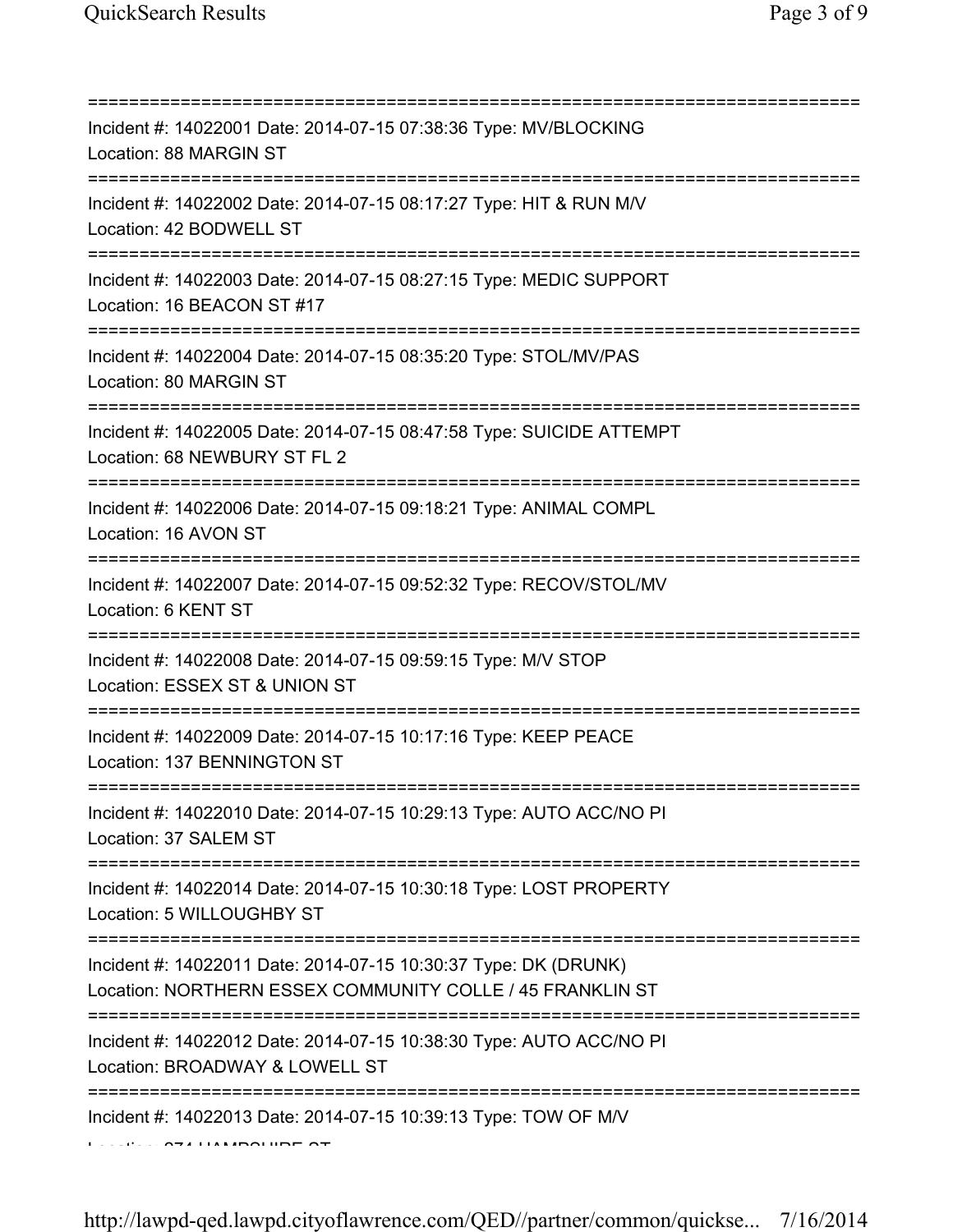=========================================================================== Incident #: 14022015 Date: 2014-07-15 10:41:07 Type: B&E/MV/PAST Location: 22 HAMPTON ST =========================================================================== Incident #: 14022016 Date: 2014-07-15 10:55:27 Type: LARCENY/PAST Location: 142 SARATOGA ST =========================================================================== Incident #: 14022025 Date: 2014-07-15 11:01:26 Type: LOST PROPERTY Location: 19 WINTER ST =========================================================================== Incident #: 14022018 Date: 2014-07-15 11:03:41 Type: TOW OF M/V Location: ALMA ST & BROMFIELD ST =========================================================================== Incident #: 14022017 Date: 2014-07-15 11:03:56 Type: MAN DOWN Location: ESSEX ST LAUNDRYMAT / 621 ESSEX STREET =========================================================================== Incident #: 14022019 Date: 2014-07-15 11:07:33 Type: SPECIAL CHECK Location: WASHINGTON ST =========================================================================== Incident #: 14022020 Date: 2014-07-15 11:11:11 Type: HIT & RUN M/V Location: 11 JORDAN ST =========================================================================== Incident #: 14022021 Date: 2014-07-15 11:46:27 Type: TOW OF M/V Location: 298 PROSPECT ST =========================================================================== Incident #: 14022022 Date: 2014-07-15 11:54:15 Type: M/V STOP Location: BRUCE ST & ERVING AV =========================================================================== Incident #: 14022023 Date: 2014-07-15 11:56:52 Type: PARK & WALK Location: S UNION ST & SALEM ST =========================================================================== Incident #: 14022024 Date: 2014-07-15 11:58:35 Type: B&E/PAST Location: 140 BROADWAY =========================================================================== Incident #: 14022027 Date: 2014-07-15 12:01:12 Type: HIT & RUN M/V Location: LAWRENCE ST & BASSWOOD ST =========================================================================== Incident #: 14022026 Date: 2014-07-15 12:02:09 Type: 911 HANG UP Location: 28 DOYLE ST #UNIT RIGHT =========================================================================== Incident #: 14022028 Date: 2014-07-15 12:10:55 Type: DOMESTIC/PROG Location: 192 OSGOOD ST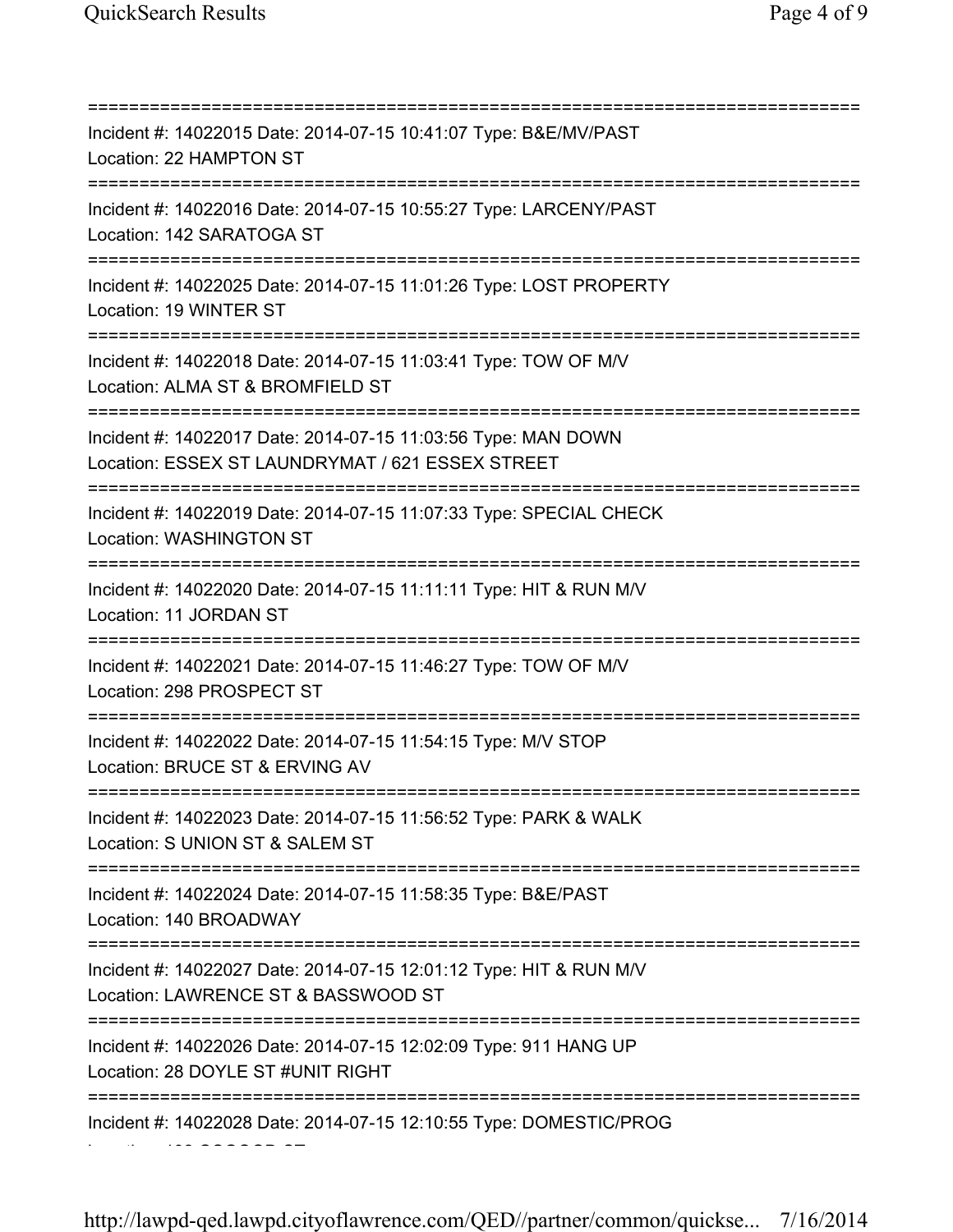=========================================================================== Incident #: 14022029 Date: 2014-07-15 12:18:33 Type: ASSSIT OTHER PD Location: FLORENCE AV & NELSON ST =========================================================================== Incident #: 14022030 Date: 2014-07-15 12:21:16 Type: ALARM/BURG Location: 18 WARWICK ST =========================================================================== Incident #: 14022031 Date: 2014-07-15 12:26:32 Type: TOW OF M/V Location: 203 ESSEX ST =========================================================================== Incident #: 14022032 Date: 2014-07-15 12:42:05 Type: AUTO ACC/NO PI Location: MARKET ST & S UNION ST =========================================================================== Incident #: 14022033 Date: 2014-07-15 13:02:38 Type: PARK & WALK Location: BROADWAY =========================================================================== Incident #: 14022034 Date: 2014-07-15 13:03:46 Type: TOW OF M/V Location: 179 BAILEY ST =========================================================================== Incident #: 14022035 Date: 2014-07-15 13:07:46 Type: DRUG VIO Location: 39 SPRUCE ST =========================================================================== Incident #: 14022037 Date: 2014-07-15 13:26:45 Type: LOST PROPERTY Location: 82 EASTON ST =========================================================================== Incident #: 14022036 Date: 2014-07-15 13:31:40 Type: AUTO ACC/UNK PI Location: E HAVERHILL ST & NEWBURY =========================================================================== Incident #: 14022038 Date: 2014-07-15 14:23:22 Type: UNKNOWN PROB Location: 8 EASTON ST =========================================================================== Incident #: 14022039 Date: 2014-07-15 14:28:38 Type: UNKNOWN PROB Location: 79 PHILLIPS ST FL 2ND =========================================================================== Incident #: 14022040 Date: 2014-07-15 14:33:49 Type: PARK & WALK Location: BRADFORD ST & BROADWAY =========================================================================== Incident #: 14022041 Date: 2014-07-15 14:37:15 Type: ROBBERY PAST Location: AMESBURY ST & COMMON ST =========================================================================== Incident #: 14022042 Date: 2014-07-15 14:40:26 Type: DRUG VIO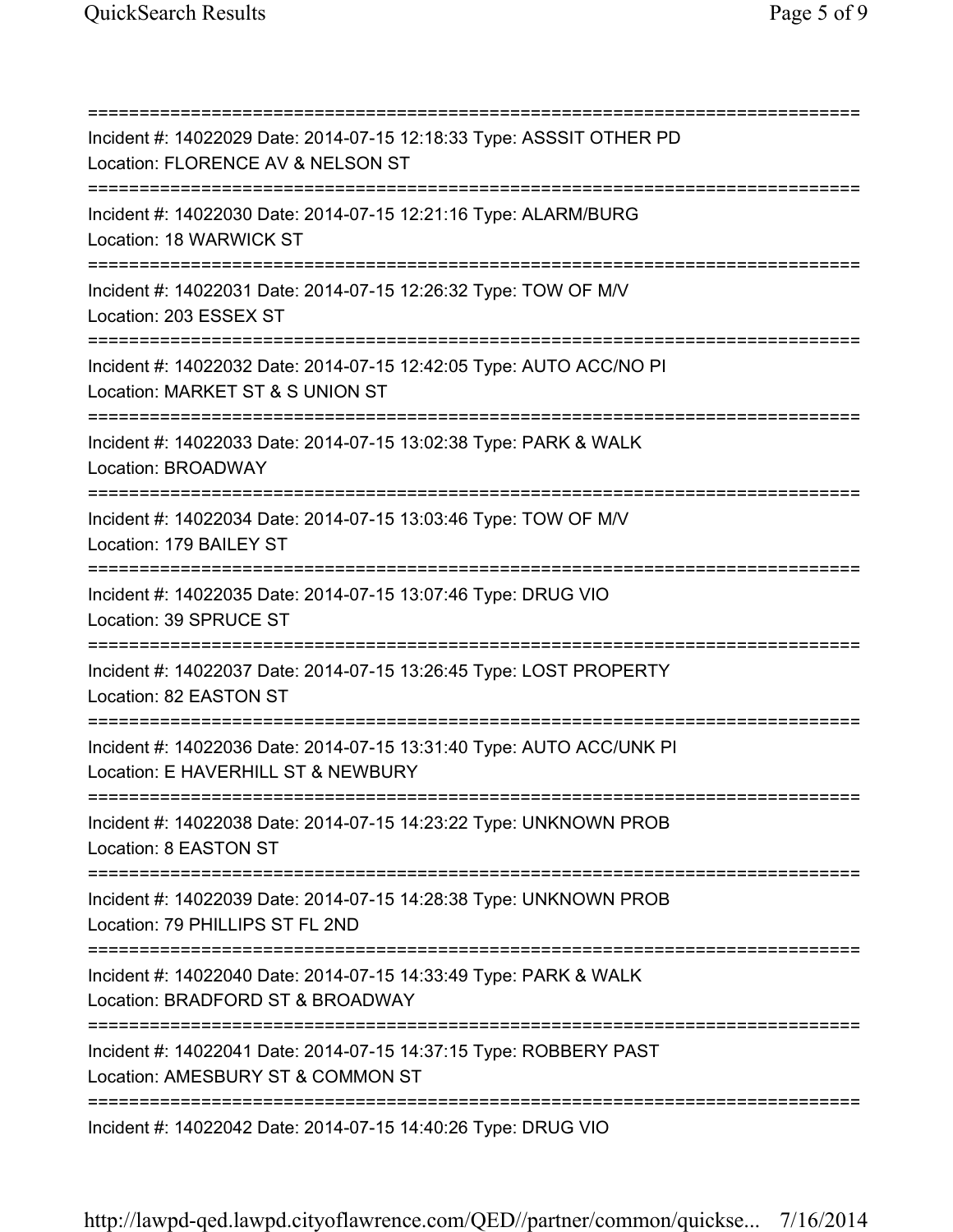=========================================================================== Incident #: 14022043 Date: 2014-07-15 14:42:02 Type: MV/BLOCKING Location: 309 PARK ST =========================================================================== Incident #: 14022044 Date: 2014-07-15 14:49:02 Type: SHOPLIFTING Location: MARKET BASKET / 700 ESSEX ST =========================================================================== Incident #: 14022045 Date: 2014-07-15 14:52:52 Type: LOST PROPERTY Location: 240 S UNION ST =========================================================================== Incident #: 14022046 Date: 2014-07-15 15:15:36 Type: KEEP PEACE Location: 10 EMBANKMENT RD =========================================================================== Incident #: 14022047 Date: 2014-07-15 15:22:00 Type: AUTO ACC/NO PI Location: 22 PLEASANT ST =========================================================================== Incident #: 14022049 Date: 2014-07-15 15:22:23 Type: FRAUD Location: 6 BAILEY ST #1A =========================================================================== Incident #: 14022048 Date: 2014-07-15 15:30:56 Type: AUTO ACC/NO PI Location: HAVERHILL ST & RAILROAD ST =========================================================================== Incident #: 14022050 Date: 2014-07-15 16:07:12 Type: TOW OF M/V Location: 145 EASTON ST =========================================================================== Incident #: 14022052 Date: 2014-07-15 16:41:49 Type: MAL DAMAGE Location: 497 HAMPSHIRE ST =========================================================================== Incident #: 14022051 Date: 2014-07-15 16:43:27 Type: ALARM/BURG Location: 32 ROLLINS ST =========================================================================== Incident #: 14022053 Date: 2014-07-15 16:53:44 Type: BUILDING CHK Location: 196 BRUCE ST FL 3 =========================================================================== Incident #: 14022054 Date: 2014-07-15 16:58:13 Type: ALARM/HOLD Location: 229 BRUCE ST =========================================================================== Incident #: 14022055 Date: 2014-07-15 17:10:40 Type: DISABLED MV Location: PARKER ST BRIDGE =========================================================================== Incident #: 14022057 Date: 2014-07-15 17:33:37 Type: MAL DAMAGE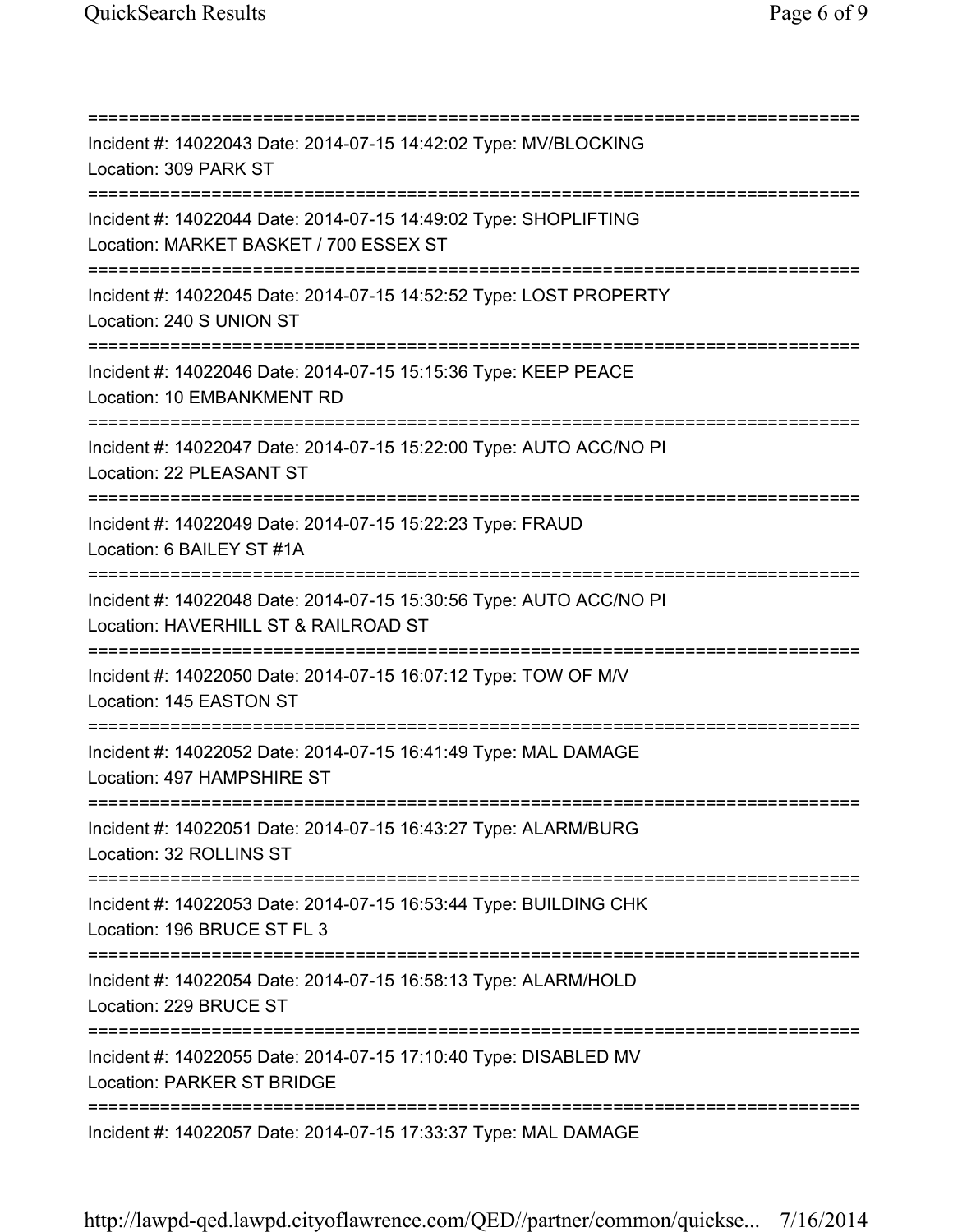| Location: 17 N BOYLSTON ST                                                                                                               |
|------------------------------------------------------------------------------------------------------------------------------------------|
| Incident #: 14022056 Date: 2014-07-15 17:34:16 Type: INVESTIGATION<br>Location: ALDER ST & BENNINGTON ST<br>============================ |
| Incident #: 14022058 Date: 2014-07-15 17:45:53 Type: SUS PERS/MV<br>Location: AMESBURY ST & ESSEX ST                                     |
| Incident #: 14022059 Date: 2014-07-15 17:52:35 Type: 911 HANG UP<br>Location: 99 WILLOW ST FL 3                                          |
| Incident #: 14022060 Date: 2014-07-15 17:54:27 Type: GENERAL SERV<br>Location: 192 OSGOOD ST<br>=====================================    |
| Incident #: 14022061 Date: 2014-07-15 17:58:23 Type: UNWANTEDGUEST<br>Location: LAWTONS HOT DOGS / 606 CANAL ST                          |
| Incident #: 14022062 Date: 2014-07-15 18:00:20 Type: EXTRA SURVEIL<br>Location: SPRINGFIELD ST                                           |
| Incident #: 14022063 Date: 2014-07-15 18:01:40 Type: SUS PERS/MV<br>Location: 159 FERRY ST                                               |
| Incident #: 14022064 Date: 2014-07-15 18:01:50 Type: ROBBERY PAST<br>Location: 181 JACKSON ST                                            |
| Incident #: 14022065 Date: 2014-07-15 18:16:27 Type: HIT & RUN M/V<br>Location: 6 WINTHROP AV                                            |
| Incident #: 14022066 Date: 2014-07-15 18:38:39 Type: SPECIAL CHECK<br>Location: SPRINGFIELD ST                                           |
| Incident #: 14022067 Date: 2014-07-15 18:53:13 Type: NOISE ORD<br>Location: 61 THORNDIKE ST FL 2                                         |
| Incident #: 14022068 Date: 2014-07-15 19:18:46 Type: DOMESTIC/PROG<br>Location: 235 BROADWAY #31                                         |
| :===========<br>Incident #: 14022069 Date: 2014-07-15 19:37:57 Type: TRESPASSING<br>Location: 14 WELLS ST                                |
| <u>Indident # 44000070 Data: 0044 07 45 40:40:50 Tune: IZEED DEACE</u>                                                                   |

http://lawpd-qed.lawpd.cityoflawrence.com/QED//partner/common/quickse... 7/16/2014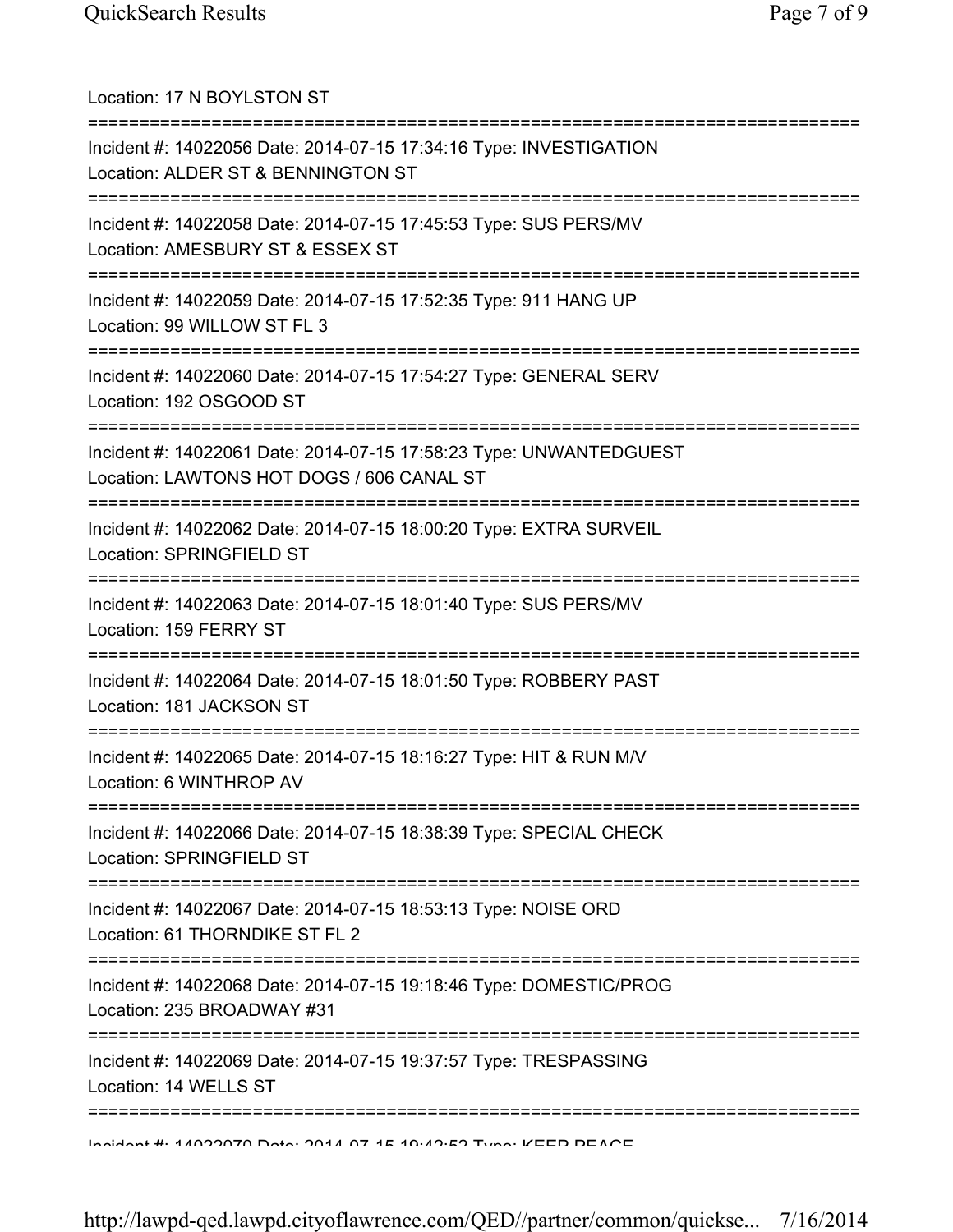Location: 40 SALEM ST =========================================================================== Incident #: 14022071 Date: 2014-07-15 20:08:30 Type: ALARM/BURG Location: SPIRIT FLOWER SHOP / 109 S UNION ST =========================================================================== Incident #: 14022072 Date: 2014-07-15 20:11:54 Type: M/V STOP Location: MERRIMACK ST & S UNION ST =========================================================================== Incident #: 14022073 Date: 2014-07-15 20:12:40 Type: M/V STOP Location: PHILLIPS ST & SALEM ST =========================================================================== Incident #: 14022074 Date: 2014-07-15 20:25:37 Type: EXTRA SURVEIL Location: 29 SPRINGFIELD ST =========================================================================== Incident #: 14022075 Date: 2014-07-15 20:35:27 Type: DOMESTIC/PROG Location: 376 S BROADWAY FL 1 =========================================================================== Incident #: 14022076 Date: 2014-07-15 21:11:52 Type: M/V STOP Location: HAMPSHIRE ST & LOWELL ST =========================================================================== Incident #: 14022077 Date: 2014-07-15 21:55:49 Type: ALARM/BURG Location: 33 KNOX ST #1 =========================================================================== Incident #: 14022078 Date: 2014-07-15 22:06:43 Type: DISORDERLY Location: 9 TREMONT ST =========================================================================== Incident #: 14022079 Date: 2014-07-15 22:11:55 Type: NEIGHBOR PROB Location: 55 PARK ST =========================================================================== Incident #: 14022080 Date: 2014-07-15 22:12:53 Type: DISTURBANCE Location: 57 WALNUT ST =========================================================================== Incident #: 14022081 Date: 2014-07-15 22:21:59 Type: UNKNOWN PROB Location: 160 FRANKLIN ST FL 1 =========================================================================== Incident #: 14022082 Date: 2014-07-15 22:23:14 Type: PARK & WALK Location: 29 SPRINGFIELD ST =========================================================================== Incident #: 14022083 Date: 2014-07-15 22:27:27 Type: STOL/MV/PAS Location: 48 BOXFORD ST ===========================================================================  $10.44000004$  D.I.  $2044.27$  The 20 20  $24.7$   $\ldots$  QUIMELL BEING

http://lawpd-qed.lawpd.cityoflawrence.com/QED//partner/common/quickse... 7/16/2014